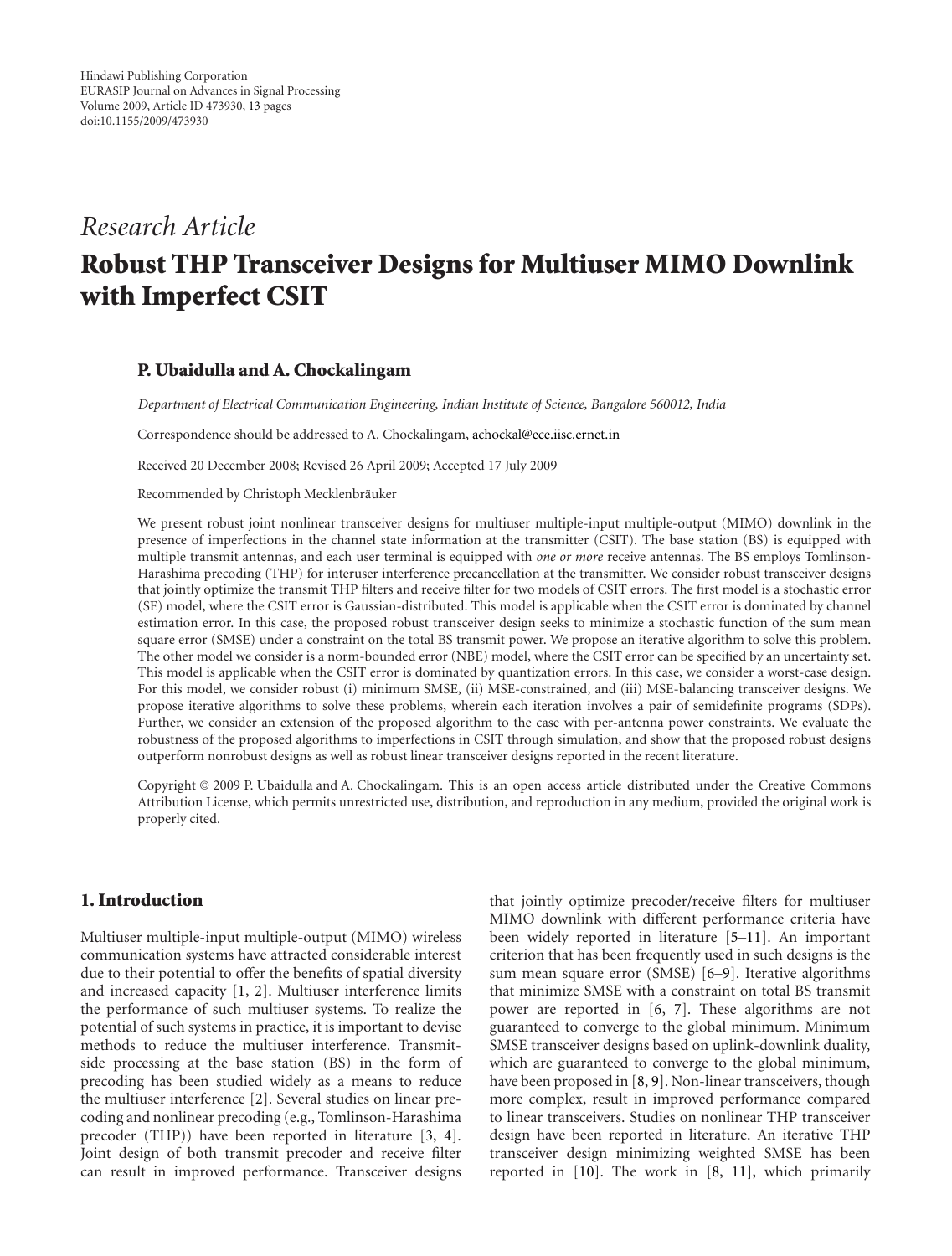consider linear transceivers, presents THP transceiver optimizations also as extensions. In [12], a THP transceiver design minimizing total BS transmit power under SINR constraints is reported.

All the studies on transceiver designs mentioned above assume the availability of perfect channel state information at the transmitter (CSIT). However, in practice, the CSIT is usually imperfect due to different factors like estimation error, feedback delay, quantization, and so forth. The performance of precoding schemes is sensitive to such inaccuracies [13]. Hence, it is of interest to develop transceiver designs that are robust to errors in CSIT. Linear and nonlinear transceiver designs that are robust to imperfect CSIT in multiuser multi-input single-output (MISO) downlink, where each user is equipped with only a single receive antenna, have been studied [14–19]. Recently, robust *linear* transceiver designs for multiuser MIMO downlink (i.e., each user is equipped with more than one receive antenna) based on the minimization of the total BS transmit power under individual user MSE constraints and MSE-balancing have been reported in [20]. However, robust transceiver designs for *nonlinear* THP in multiuser *MIMO* with imperfect CSIT, to our knowledge, have not been reported so far, and this forms the main focus of this paper.

In this paper, we consider robust THP transceiver designs for multiuser MIMO downlink in the presence of imperfect CSIT. We consider two widely used models for the CSIT error [21], and propose robust THP transceiver designs suitable for these models. First, we consider a stochastic error (SE) model for the CSIT error, which is applicable in TDD systems where the error is mainly due to inaccurate channel estimation (in TDD, the channel gains on uplink and downlink are highly correlated, and so the estimated channel gains at the transmitter can be used for precoding purposes). The error in this model is assumed to follow a Gaussian distribution. In this case, we adopt a statistical approach, where the robust transceiver design is based on minimizing the SMSE averaged over the CSIT error. To solve this problem, we propose an iterative algorithm, where each iteration involves solution of two subproblems, one of which can be solved analytically and the other is formulated as a second order cone program (SOCP) that can be solved efficiently. Next, we consider a norm-bounded error (NBE) model for the CSIT error, where the error is specified in terms of uncertainty set of known size. This model is suitable for FDD systems where the errors are mainly due to quantization of the channel feedback information [17]. In this case, we adopt a min-max approach to the robust design, and propose an iterative algorithm which involves the solution of semidefinite programs (SDP). For the NBE model, we consider three design problems: (i) robust minimum SMSE transceiver design (ii) robust MSE-constrained transceiver design, and (iii) robust MSE-balancing transceiver design. We also consider the extension of the robust designs to incorporate per-antenna power constraints. Simulation results show that the proposed algorithms are robust to imperfections in CSIT, and they perform better than nonrobust designs as well as robust linear designs reported recently in literature.

The rest of the paper is organized as follows. The system model and the CSIT error models are presented in Section 2. The proposed robust THP transceiver design for SE model of CSIT error is presented in Section 3. The proposed robust transceiver designs for NBE model of CSIT error are presented in Section 4. Simulation results and performance comparisons are presented in Section 5. Conclusions are presented in Section 6.

#### **2. System Model**

We consider a multiuser MIMO downlink, where a BS communicates with *M* users on the downlink. The BS employs Tomlinson-Harashima precoding for interuser interference precancellation (see the system model in Figure 1). The BS employs  $N_t$  transmit antennas and the  $k$ th user is equipped with  $N_{r_k}$  receive antennas,  $1 \leq k \leq M$ . Let  $\mathbf{u}_k$  denote the  $L_k \times 1$  data symbol vector for the *k*th user, where  $L_k$ ,  $k = 1, 2, \ldots, M$ , is the number of data streams for the *k*th user. ( We use the following notation: Vectors are denoted by boldface lowercase letters, and matrices are denoted by boldface uppercase letters.  $[\cdot]^T$ ,  $[\cdot]^H$ , and  $[\cdot]^{\dagger}$ , denote transpose, Hermitian, and pseudo-inverse operations, respectively. [**A**]*ij* denotes the element on the *i*th row and *j*th column of the matrix **A**. vec( $\cdot$ ) operator stacks the columns of the input matrix into one column-vector.  $\|\cdot\|_F$  denotes the Frobenius norm, and  $E\{\cdot\}$  denotes expectation operator.  $A \geq B$  implies  $A - B$  is positive semidefinite.) Stacking the data vectors for all the users, we get the global data vector  $\mathbf{u} = [\mathbf{u}_1^T, \dots, \mathbf{u}_M^T]^T$ . The output of the *k*th user's modulo operator at the transmitter is denoted by  $\mathbf{v}_k$ . Let  $\mathbf{B}_k \in \mathbb{C}^{N_t \times L_k}$ represent the precoding matrix for the *k*th user. The global precoding matrix  $\mathbf{B} = [\mathbf{B}_1, \mathbf{B}_2, \dots, \mathbf{B}_M]$ . The transmit vector is given by

$$
\mathbf{x} = \mathbf{B}\mathbf{v},\tag{1}
$$

where  $\mathbf{v} = [\mathbf{v}_1^T, \dots, \mathbf{v}_M^T]^T$ . The feedback filters are given by

$$
\mathbf{G}_k = \begin{bmatrix} \mathbf{G}_{k,1} & \cdots & \mathbf{G}_{k,k-1} & \mathbf{0}_{L_k \times \sum_{j=k}^M L_j} \end{bmatrix}, \quad 1 \leq k \leq M, \qquad (2)
$$

where  $\underline{G}_{ki} \in \mathbb{C}^{L_k \times L_j}$ , perform the interference presubtraction. We consider only interuser interference presubtraction. When THP is used, both the transmitter and the receivers employ the modulo operator,  $Mod(\cdot)$ . For a complex number *x*, the modulo operator performs the following operation

$$
Mod(x) = x - a \left\lfloor \frac{\Re(x)}{a} + \frac{1}{2} \right\rfloor - j a \left\lfloor \frac{\Im(x)}{a} + \frac{1}{2} \right\rfloor,
$$
 (3)

where  $\mathbf{j} = \sqrt{-1}$ , and *a* depends on the constellation [22]. For a vector argument  $\mathbf{x} = \begin{bmatrix} x_1 & x_2 & \cdots & x_N \end{bmatrix}^T$ ,

$$
Mod(\mathbf{x}) = [Mod(x_1) Mod(x_2) \cdots Mod(x_N)]^T.
$$
 (4)

The vectors  $\mathbf{u}_k$  and  $\mathbf{v}_k$  are related as

$$
\mathbf{v}_k = \text{Mod}\left(\mathbf{u}_k - \sum_{j=1}^{k-1} \mathbf{G}_{k,j} \mathbf{v}_j\right). \tag{5}
$$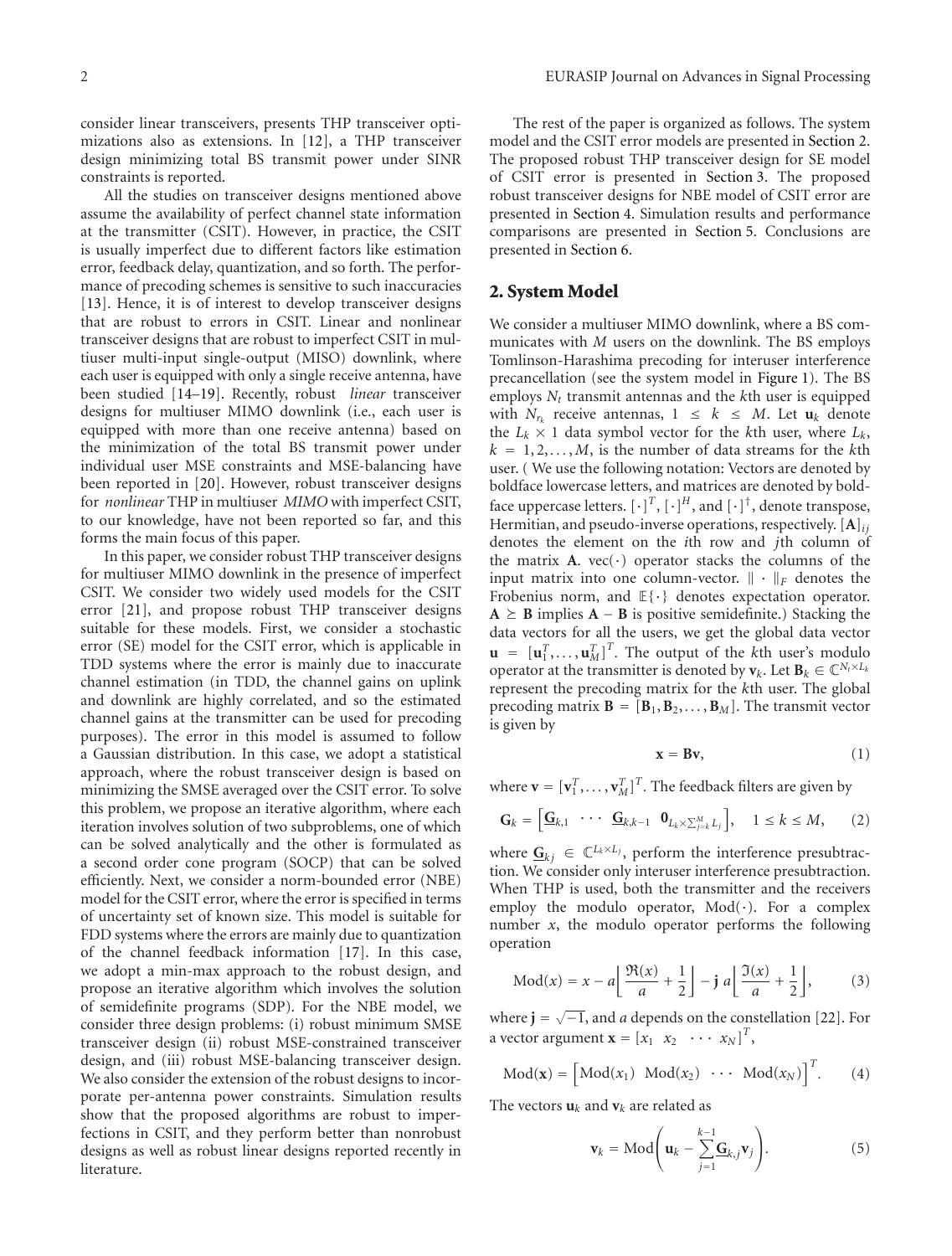

Figure 1: Multiuser MIMO downlink system model with Tomlinson-Harashima Precoding.

The *k*th component of the transmit vector **x** is transmitted from the *k*th transmit antenna. Let  $H_k$  denote the  $N_{r_k} \times N_t$ channel matrix of the *k*th user. The overall channel matrix is given by

$$
\mathbf{H} = \left[\mathbf{H}_1^T \quad \mathbf{H}_2^T \quad \cdots \quad \mathbf{H}_M^T\right]^T. \tag{6}
$$

The received signal vectors are given by

$$
\mathbf{y}_k = \mathbf{H}_k \mathbf{B} \mathbf{v} + \mathbf{n}_k, \quad 1 \le k \le M. \tag{7}
$$

The *k*th user estimates its data vector as

$$
\hat{\mathbf{u}}_k = (\mathbf{C}_k \mathbf{y}_k) \text{ mod } a
$$
  
= (\mathbf{C}\_k \mathbf{H}\_k \mathbf{B} \mathbf{v} + \mathbf{C}\_k \mathbf{n}\_k) \text{ mod } a, 1 \le k \le M, (8)

where  $C_k$  is the  $L_k \times N_{r_k}$  dimensional receive filter of the *k*th user, and  $\mathbf{n}_k$  is the zero-mean noise vector with  $\mathbb{E}\{\mathbf{n}_k \mathbf{n}_k^H\}$  =  $\sigma_n^2$ **I**. Stacking the estimated vectors of all users, the global estimate vector can be written as

$$
\hat{\mathbf{u}} = (\mathbf{CHBv} + \mathbf{Cn}) \bmod a,\tag{9}
$$

where **C** is a block diagonal matrix with  $C_k$ ,  $1 \leq k \leq M$ on the diagonal, and  $\mathbf{n} = [\mathbf{n}_1^T, \dots, \mathbf{n}_M^T]^T$ . The global receive matrix **C** has block diagonal structure as the receivers are noncooperative. Neglecting the modulo loss, and assuming  $E\{v_k v_k^H\} = I$ , we can write MSE between the symbol vector  $\mathbf{u}_k$  and the estimate  $\hat{\mathbf{u}}_k$  at the *k*th user as [10]

$$
\epsilon_k = \mathbb{E}\left\{ ||\hat{\mathbf{u}}_k - \mathbf{u}_k||^2 \right\}
$$
  
= tr  $\left[ \left( \mathbf{C}_k \mathbf{H}_k \mathbf{B} - \overline{\mathbf{G}}_k \right) \left( \mathbf{C}_k \mathbf{H}_k \mathbf{B} - \overline{\mathbf{G}}_k \right)^H + \sigma_n^2 \mathbf{C}_k \mathbf{C}_k^H \right],$   
 $1 \le k \le M,$  (10)

where  $\overline{\mathbf{G}}_k = [\underline{\mathbf{G}}_{k,1} \cdots \underline{\mathbf{G}}_{k,k-1} \quad \mathbf{I}_{L_k,L_k} \quad \mathbf{0}_{L_k \times \sum_{j=k+1}^{M} L_j}].$ 

*2.1. CSIT Error Models.* We consider two models for the CSIT error. In both the models, the true channel matrix of the *k*th user,  $H_k$ , is represented as

$$
\mathbf{H}_k = \hat{\mathbf{H}}_k + \mathbf{E}_k, \quad 1 \le k \le M,\tag{11}
$$

where  $\hat{H}_k$  is the CSIT of the *k*th user, and  $E_k$  is the CSIT error matrix. The overall channel matrix can be written as

$$
\mathbf{H} = \hat{\mathbf{H}} + \mathbf{E},\tag{12}
$$

where  $\hat{\mathbf{H}} = [\hat{\mathbf{H}}_1^T \quad \hat{\mathbf{H}}_2^T \cdots \hat{\mathbf{H}}_M^T]^T$ , and  $\mathbf{E} = [\mathbf{E}_1^T \quad \mathbf{E}_2^T$  $\cdots$   $\mathbf{E}_{M}^{T}$ ]<sup>T</sup>. In a stochastic error (SE) model,  $\mathbf{E}_{k}$  is the channel estimation error matrix. The error matrix  $E_k$  is assumed to be Gaussian distributed with zero mean and  $\mathbb{E}\{\mathbf{E}_k \mathbf{E}_k^H\}$  =  $\sigma_E^2 \mathbf{I}_{N_{r_k} N_{r_k}}$ . This statistical model is suitable for systems with uplink-downlink reciprocity. We use this model in Section 3. An alternate error model is a norm-bounded error (NBE) model, where

$$
\|\mathbf{E}_k\|_F \le \delta_k, \quad 1 \le k \le M,\tag{13}
$$

or, equivalently, the true channel  $H_k$  belongs to the uncertainty set  $\mathcal{R}_k$  given by

$$
\mathcal{R}_k = \left\{ \zeta \mid \zeta = \hat{\mathbf{H}}_k + \mathbf{E}_k, \|\mathbf{E}_k\|_F \le \delta_k \right\}, \quad 1 \le k \le M,
$$
\n(14)

where  $\delta_k$  is the CSIT *uncertainty size*. This model is suitable for systems where quantization of CSIT is involved [17]. We use this model in Section 4.

## **3. Robust Transceiver Design with Stochastic CSIT Error**

In this section, we propose a transceiver design that minimizes SMSE under a constraint on total BS transmit power and is robust in the presence of CSIT error, which is assumed to follow the SE model. This involves the joint design of the precoder **B**, feedback filter **G**, and receive filter **C**. When **E**,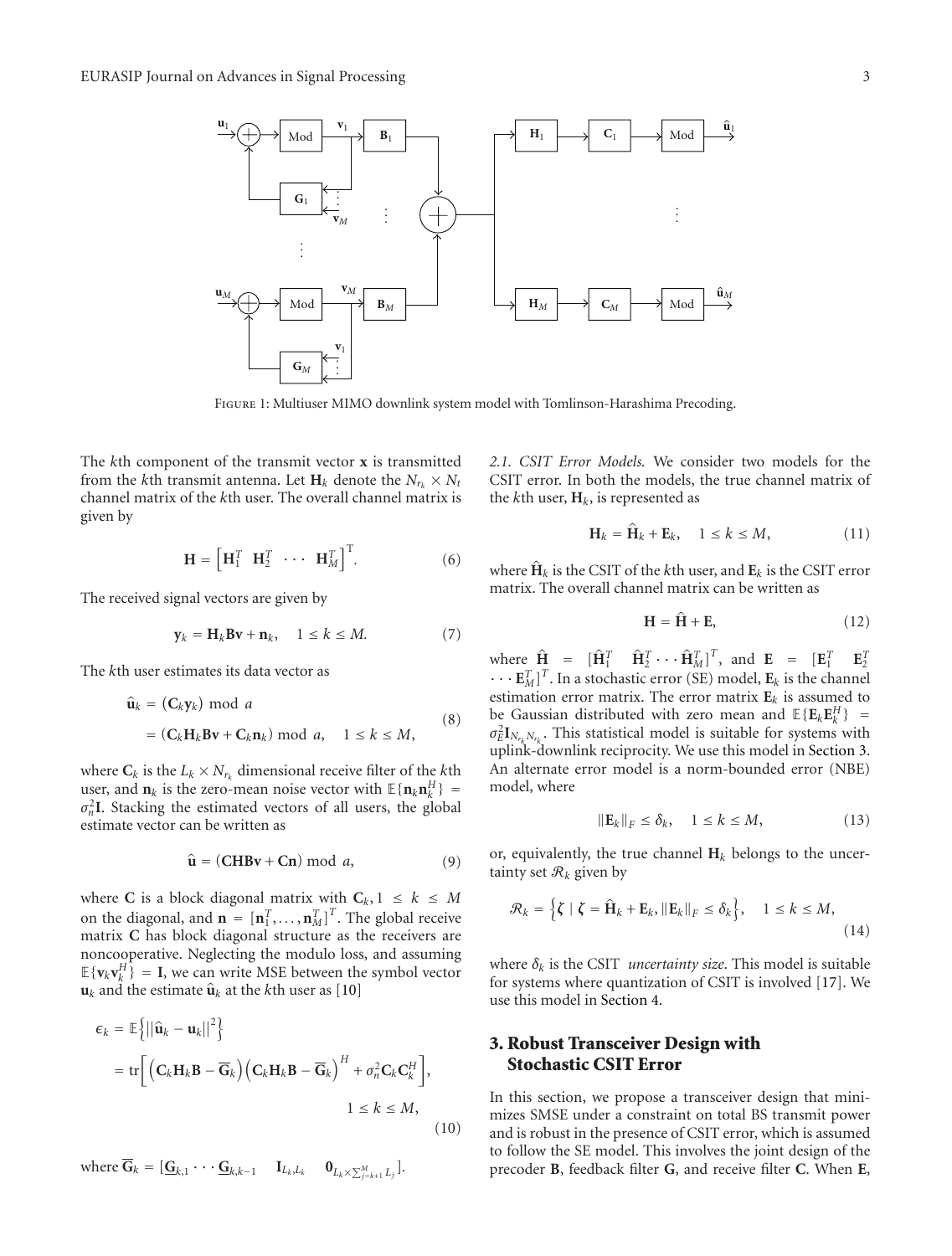the CSIT error matrix, is a random matrix, the SMSE is a random variable. In such cases, where the objective function to be minimized is a random variable, we can consider the minimization of the expectation of the objective function. In the present problem, we adopt this approach. Further, the computation of the expectation of SMSE with respect to **E** is simplified as **E** follows Gaussian distribution. Following this approach, the robust transceiver design problem can be written as

$$
\min_{\mathbf{B}, \mathbf{C}, \mathbf{G}} \quad \mathbb{E}_{\mathbf{E}} \{ \mathbf{smse} \}
$$
\n
$$
\text{subject to} \quad \text{Tr} \left( \mathbf{B} \mathbf{B}^H \right) \le P_{\text{max}}, \tag{15}
$$

where  $P_{\text{max}}$  is the limit on the total BS transmit power, and minimization over **B**,**C**, **G** implies minimization over  $\mathbf{B}_i, \mathbf{C}_i, \mathbf{G}_i, 1 \leq i \leq M$ . Incorporating the imperfect CSIT,  $H = \hat{H} + E$ , in (10), the SMSE can be written as

smse = 
$$
\mathbb{E}\left\{||\hat{\mathbf{u}} - \mathbf{u}||^2\right\}
$$
  
\n
$$
= \sum_{k=1}^{M} tr\left[\left(C_k\left(\hat{\mathbf{H}}_k + \mathbf{E}_k\right)\mathbf{B} - \overline{\mathbf{G}}_k\right)\left(C_k\left(\hat{\mathbf{H}}_k + \mathbf{E}_k\right)\mathbf{B} - \overline{\mathbf{G}}_k\right)^H + \sigma_n^2 C_k C_k^H\right].
$$
\n(16)

Averaging the smse over **E**, we write the new objective function as

$$
\mu \triangleq \mathbb{E}_{\mathbf{E}} \{ \text{smse} \}
$$
  
= 
$$
\sum_{k=1}^{M} tr \bigg[ \Big( \mathbf{C}_{k} \hat{\mathbf{H}}_{k} \mathbf{B} - \overline{\mathbf{G}}_{k} \Big) \Big( \mathbf{C}_{k} \hat{\mathbf{H}}_{k} \mathbf{B} - \overline{\mathbf{G}}_{k} \Big)^{H}
$$
  
+ 
$$
\Big( \sigma_{E}^{2} tr \Big( \mathbf{B} \mathbf{B}^{H} \Big) + \sigma_{n}^{2} \Big) \mathbf{C}_{k} \mathbf{C}_{k}^{H} \bigg].
$$
 (17)

Using the objective function  $\mu$ , the robust transceiver design problem can be written as

$$
\min_{\mathbf{B},\mathbf{C},\mathbf{G}} \mu
$$
\nsubject to 
$$
\|\mathbf{B}\|_{F}^{2} \le P_{\text{max}}.
$$
\n(18)

From (17), we observe that  $\mu$  is not jointly convex in **B**, **G**, and **C**. However, it is convex in **B** and **G** for a fixed value of **C**, and vice versa. So, we propose an iterative algorithm in order to solve the problem in (18), where each iteration involves the solution of a subproblem which either has an analytic solution or can be formulated as a convex optimization program.

*3.1. Robust Design of* **G** *and* **C** *Filters.* Here, we consider the design of robust feedback and receive filters, **G** and **C**, that minimizes the smse averaged over **E**. For a given **B** and **C***k*, as we can see from (17), the optimum feedback filter  $\mathbf{G}_{k,i}$ , 1 ≤  $k \leq M$ ,  $j < k$ , is given by

$$
\mathbf{G}_{k,j} = \mathbf{C}_k \hat{\mathbf{H}}_k \mathbf{B}_j. \tag{19}
$$

Substituting the optimal  $G_{k,j}$  given above in (17), the objective function can be written as

$$
\mu = \sum_{k=1}^{M} tr \bigg[ \Big( \mathbf{C}_{k} \hat{\mathbf{H}}_{k} \mathbf{B}_{k} - \mathbf{I} \Big) \Big( \mathbf{C}_{k} \hat{\mathbf{H}}_{k} \mathbf{B}_{k} - \mathbf{I} \Big)^{H} + \sum_{j=k+1}^{M} \Big( \mathbf{C}_{k} \hat{\mathbf{H}}_{k} \mathbf{B}_{j} \Big) \Big( \mathbf{C}_{k} \hat{\mathbf{H}}_{k} \mathbf{B}_{j} \Big)^{H} + \Big( \sigma_{E}^{2} tr \Big( \mathbf{B} \mathbf{B}^{H} \Big) + \sigma_{n}^{2} \Big) \mathbf{C}_{k} \mathbf{C}_{k}^{H} \bigg]. \tag{20}
$$

In order to compute the optimum receive filter, we differentiate (20) with respect to  $C_k$ ,  $1 \leq k \leq M$ , and set the result to zero. We get

$$
\mathbf{B}_k^H \hat{\mathbf{H}}_k^H = \mathbf{C}_k \left( \hat{\mathbf{H}}_k \left( \sum_{j=k+1}^M \mathbf{B}_j \mathbf{B}_j^H \right) \hat{\mathbf{H}}_k^H + \left( \sigma_n^2 + \sigma_E^2 \|\mathbf{B}\|_F^2 \right) \mathbf{I} \right),
$$
  
  $1 \le k \le M.$  (21)

From the above equation, we get

$$
\mathbf{C}_{k} = \mathbf{B}_{k}^{H} \mathbf{H}_{k}^{H} \left( \hat{\mathbf{H}}_{k} \left( \sum_{j=k+1}^{M} \mathbf{B}_{j} \mathbf{B}_{j}^{H} \right) \hat{\mathbf{H}}_{k}^{H} + \left( \sigma_{n}^{2} + \sigma_{E}^{2} \|\mathbf{B}\|_{F}^{2} \right) \mathbf{I} \right)^{-1},
$$
  
  $1 \leq k \leq M.$  (22)

We observe that the expression for the robust receive filter in (22) is similar to the standard MMSE receive filter, but with an additional factor that account for the CSIT error. In case of perfect CSIT,  $\sigma_E = 0$  and the expression in (22) reduces to the MMSE receive filters in [10, 12].

*3.2. Robust Design of* **B** *Filter.* Having designed the feedback and receive filter matrices, **G** and **C**, for a given precoder matrix **B**, we now present the design of the robust precoder matrix for given feedback and receive filter matrices. Towards this end, we express the robust transceiver design problem in (18) as

$$
\min_{\mathbf{b}, \mathbf{c}, \mathbf{g}} \quad \sum_{k=1}^{M} \left\| \mathbf{D}_k \hat{\mathbf{h}}_k - \overline{\mathbf{g}}_k \right\|^2 + \left( \sigma_E^2 \|\mathbf{b}\|^2 + \sigma_n^2 \right) \|\mathbf{c}_k\|^2
$$
\nsubject to

\n
$$
\|\mathbf{b}\|^2 \le P_{\text{max}},
$$
\n(23)

where  $D_k = (B^T \otimes C_k)$ ,  $\hat{h}_k = \text{vec}(\hat{H}_k)$ ,  $\mathbf{b} = \text{vec}(B)$ ,  $\mathbf{c}_k =$  $\text{vec}(\mathbf{C}_k)$ ,  $\overline{\mathbf{g}}_k = \text{vec}(\overline{\mathbf{G}}_k)$ , and  $\mathbf{h}_k = \text{vec}(\mathbf{H}_k)$ . Minimization over **b**, **c**, **g** denotes minimization over **b**<sub>*i*</sub>, **c**<sub>*i*</sub>, **g**<sub>*i*</sub>, 1 ≤ *i* ≤ *M*. For given **C** and **G**, the problem given above is a convex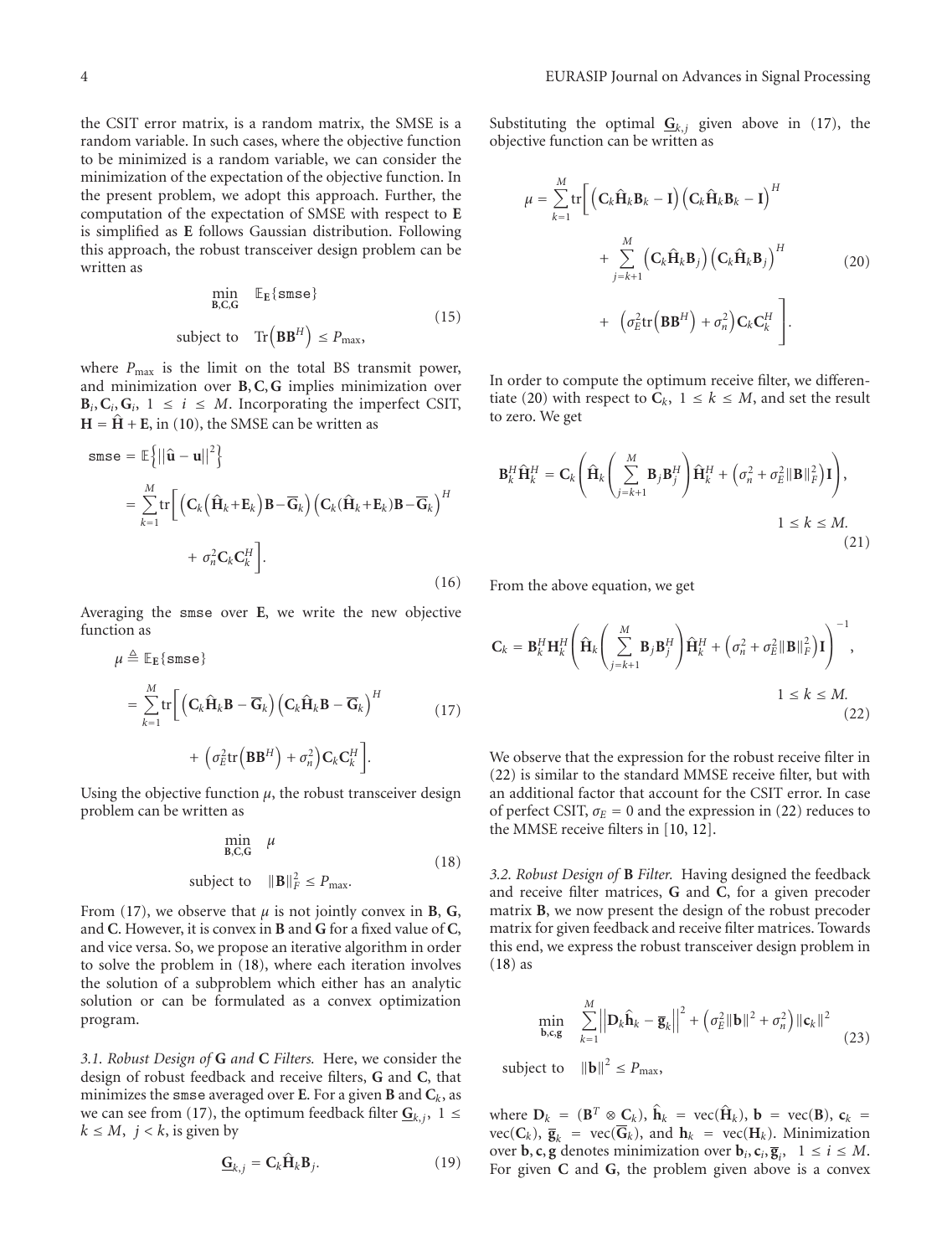optimization problem. The robust precoder design problem, given **C** and **G**, can be written as

$$
\min_{\mathbf{b}} \sum_{k=1}^{M} \left\| \mathbf{D}_k \hat{\mathbf{h}}_k - \overline{\mathbf{g}}_k \right\|^2 + \sigma_E^2 \|\mathbf{b}\|^2 \|\mathbf{c}_k\|^2 + \sigma_n^2 \|\mathbf{c}_k\|^2
$$
\nsubject to 
$$
\|\mathbf{b}\|^2 \le P_{\text{max}}.
$$
\n(24)

As the last term in (24) does not affect the optimum value of **b**, we drop this term. Dropping this term and introducing the dummy variables  $t_k$ ,  $r_k$ ,  $1 \le k \le M$ , the problem in (24) can be formulated as the following convex optimization problem:

$$
\min_{\mathbf{b}, \{t_i\}_{1}^{M}, \{r_i\}_{1}^{M}} \quad \sum_{k=1}^{M} t_k + \sigma_E ||c_k||^2 r_k
$$
\n
$$
\text{subject to} \quad \left\| \mathbf{D}_k \hat{\mathbf{h}}_k - \overline{\mathbf{g}}_k \right\|^2 \le t_k, \tag{25}
$$
\n
$$
||\mathbf{b}||^2 \le r_k, \quad r_k \le P_{\text{max}}, \quad 1 \le k \le M.
$$

The constraints in the above optimization problem are rotated second order cone constraints [23]. Convex optimization problems like that in (25) can be efficiently solved using interior-point methods [23, 24].

*3.3. Iterative Algorithm to Solve* (15)*.* Here, we present the proposed iterative algorithm for the minimization of the SMSE averaged over **E** under total BS transmit power constraint. In each iteration, the computations presented in Sections 3.1 and 3.2 are performed. In the  $(n + 1)$ th iteration, the value of **B**, denoted by  $B^{n+1}$ , is the solution to the following problem:

$$
\mathbf{B}^{n+1} = \underset{\mathbf{B}: \text{Tr}(\mathbf{B}\mathbf{B}^H) \le P_{\text{max}}}{\text{argmin}} \mu(\mathbf{B}, \mathbf{C}^n, \mathbf{G}^n), \tag{26}
$$

which is solved in the previous subsection. Having computed  $B^{n+1}$ ,  $C^{n+1}$  is the solution to the following problem:

$$
\mathbf{C}^{n+1} = \underset{\mathbf{C}}{\operatorname{argmin}} \mu(\mathbf{B}^{n+1}, \mathbf{C}, \mathbf{G}^n),\tag{27}
$$

and its solution is given in (22). Having computed  $\mathbf{B}^{n+1}$  and  $C^{n+1}$ ,  $G^{n+1}$  is the solution to the following problem:

$$
\mathbf{G}^{n+1} = \underset{\mathbf{G}}{\operatorname{argmin}} \mu(\mathbf{B}^{n+1}, \mathbf{C}^{n+1}, \mathbf{G}), \tag{28}
$$

and its solution is given in (19). As the objective function in (17) is monotonically decreasing after each iteration and is lower bounded, convergence is guaranteed. The iteration is terminated when the norm of the difference in the results of consecutive iterations are below a threshold or when the maximum number of iterations is reached. We note that the proposed algorithm is not guaranteed to converge to the global minimum.

#### **4. Robust Transceiver Designs with Norm-Bounded CSIT Error**

When the receivers quantize the channel estimate and send the CSI to the transmitter through a low-rate feedback channel, we can model the error in CSI at the transmitter by the NBE model [17]. In such cases, it is appropriate to consider the min-max design, where the worst-case value of the objective function is minimized. In this section, we address robust transceiver designs in the presence of a normbounded CSIT error. Specifically, we consider (i) a robust SMSE transceiver design, (ii) a robust MSE-constrained transceiver design, and (iii) a robust MSE-balancing (minmax fairness) design.

*4.1. Robust SMSE Transceiver Design.* Here, we consider a min-max design, wherein the design seeks to minimize the worst case SMSE under a total BS transmit power constraint. This problem can be written as

$$
\min_{\mathbf{B}, \mathbf{C}, \mathbf{G}} \max_{\mathbf{E}_k : ||\mathbf{E}_k|| \le \delta_k, \forall k} \text{smse}(\mathbf{B}, \mathbf{C}, \mathbf{G}, \mathbf{E})
$$
\n
$$
\text{subject to } \text{tr}\left(\mathbf{B}\mathbf{B}^H\right) \le P_{\text{max}}.\tag{29}
$$

The above problem deals with the case where the true channel, unknown to the transmitter, may lie anywhere in the uncertainty region. In order to ensure, a priori, that MSE constraints are met for the actual channel, the precoder should be so designed that the constraints are met for all members of the uncertainty set. This, in effect, is a semiinfinite optimization problem [25], which in general is intractable. We show, in the following, that an appropriate transformation makes the problem in (29) tractable. We note that the problem in (29) can be written as

$$
\min_{\mathbf{b}, \mathbf{c}, \mathbf{g}, t} \sum_{k=1}^{M} t_k
$$
\nsubject to\n
$$
\left\| \mathbf{D}_k(\hat{\mathbf{h}}_k + \mathbf{e}_k) - \overline{\mathbf{g}}_k \right\|^2 + \sigma_n^2 \|\mathbf{c}_k\|^2 \le t_k,\qquad(30)
$$
\n
$$
\forall \|\mathbf{e}_k\| \le \delta_k, \ 1 \le k \le M,
$$
\n
$$
\|\mathbf{b}\|^2 \le P_{\text{max}},
$$

where  $e_k$  = vec( $E_k$ ). The first constraint in (30) is convex in **B** and  $\overline{G}_k$  for a fixed value of  $C_k$  and vice versa, but not jointly convex in **B**,  $\overline{G}_k$  and  $C_k$ . Hence, to design the transceiver, we propose an iterative algorithm, wherein the optimization is performed alternately over {**B**, **G**} and {**C**}.

*4.1.1. Robust Design of* **B** *and* **G** *Filters.* For the design of the precoder matrix **B** and the feedback filter **G** for a fixed value of **C**, the second term in the left hand side of the first constraint in (30) is not relevant, and hence we drop this term. Invoking the Schur Complement Lemma [26], and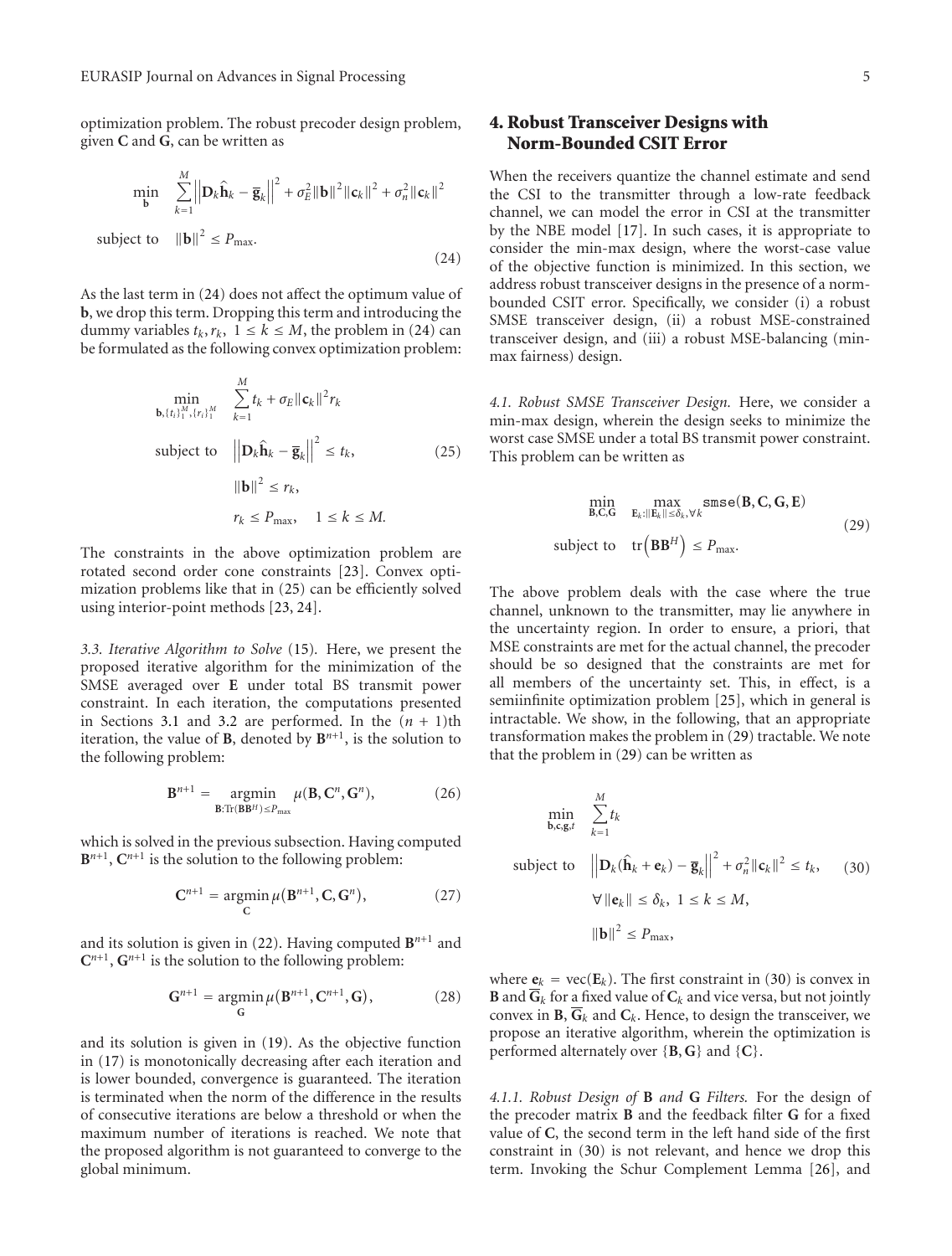dropping the second term, we can write the constraint in (30) as the following linear matrix inequality (LMI):

$$
\left[\begin{array}{cc} t_k & \left[\mathbf{D}_k(\hat{\mathbf{h}}_k + \mathbf{e}_k) - \overline{\mathbf{g}}_k\right]^H \\ \left[\mathbf{D}_k(\hat{\mathbf{h}}_k + \mathbf{e}_k) - \overline{\mathbf{g}}_k\right] & \mathbf{I} \end{array}\right] \succeq \mathbf{0}.
$$
 (31)

Hence, the robust precoder and feedback filter design problem, for a given **C**, can be written as

$$
\min_{\mathbf{B},\mathbf{G},t} \sum_{k=1}^{M} t_k
$$
\n
$$
\text{subject to} \quad \begin{bmatrix} t_k & \left[ \mathbf{D}_k \mathbf{h}_k - \overline{\mathbf{g}}_k \right]^H \\ \left[ \mathbf{D}_k \mathbf{h}_k - \overline{\mathbf{g}}_k \right] & \mathbf{I} \\ \nabla \|\mathbf{e}_k\| \le \delta_k, & 1 \le k \le M, \end{bmatrix} \succeq \mathbf{0}, \qquad (32)
$$
\n
$$
\|\mathbf{b}\| \le \sqrt{P_{\text{max}}},
$$

where  $h_k = \hat{h}_k + \mathbf{e}_k$ . From (31), the first constraint in (32) can be written as

$$
\mathbf{A} \succeq \mathbf{P}^H \mathbf{X} \mathbf{Q} + \mathbf{Q}^H \mathbf{X}^H \mathbf{P},\tag{33}
$$

where

$$
\mathbf{A} = \begin{bmatrix} t_k & \left[ \mathbf{D}_k \hat{\mathbf{h}}_k - \overline{\mathbf{g}}_k \right]^H \\ \left[ \mathbf{D}_k \hat{\mathbf{h}}_k - \overline{\mathbf{g}}_k \right] & \mathbf{I} \end{bmatrix}, \quad (34)
$$

**P** =  $[0 \t D_k^H]$ , **X** = **e**<sub>k</sub>, and **Q** = −[1 **0**]*.* Having reformulated the constraint as in (33), we can invoke the following Lemma [27] to solve the problem in (32).

**Lemma 1.** *Given matrices* **P**, **Q**, **A** *with*  $A = A^H$ *,* 

$$
\mathbf{A} \succeq \mathbf{P}^H \mathbf{X} \mathbf{Q} + \mathbf{Q}^H \mathbf{X}^H \mathbf{P}, \quad \forall \mathbf{X} : \|\mathbf{X}\| \le \rho, \tag{35}
$$

*if and only if*  $\exists \lambda \geq 0$  *such that* 

$$
\begin{bmatrix} A - \lambda Q^H Q & -\rho P^H \\ -\rho P & \lambda I \end{bmatrix} \succeq 0.
$$
 (36)

Applying Lemma 1, we can formulate the robust precoder design problem as the following convex optimization problem:

$$
\min_{\mathbf{B},\mathbf{G},t,\beta} \sum_{k=1}^{M} t_k
$$
\n
$$
\text{subject to} \quad \mathbf{M}_k \succeq \mathbf{0}, \quad \beta_k \ge 0, \ \forall k,
$$
\n
$$
(37)
$$

$$
\|\mathbf{b}\| \leq \sqrt{P_{\max}},
$$

where

$$
\mathbf{M}_{k} = \begin{bmatrix} t_{k} - \beta_{k} & \left( \mathbf{D}_{k} \hat{\mathbf{h}}_{k} - \overline{\mathbf{g}}_{k} \right)^{H} & \mathbf{0} \\ \left( \mathbf{D}_{k} \hat{\mathbf{h}}_{k} - \overline{\mathbf{g}}_{k} \right) & \mathbf{I} & -\delta_{k} \mathbf{D}_{k} \\ \mathbf{0} & -\delta_{k} \mathbf{D}_{k}^{H} & \beta_{k} \mathbf{I} \end{bmatrix} . \tag{38}
$$

*4.1.2. Robust Design of Filter Matrix* **C***.* In the previous subsection, we considered the design of the **B** and **G** matrices for a fixed **C**. Here, we consider the robust design **C** for given **B** and **G**. This design problem can be written as

$$
\min_{\mathbf{C},t} \quad \sum_{k=1}^{M} t_k
$$
\nsubject to 
$$
\left\| \mathbf{D}_k(\hat{\mathbf{h}}_k + \mathbf{e}_k) - \overline{\mathbf{g}}_k \right\|^2 + \sigma_n^2 \|\mathbf{c}_k\|^2 \le t_k,
$$
\n
$$
\forall \|\mathbf{E}_k\| \le \delta_k, \quad 1 \le k \le M.
$$
\n(39)

Applying the Schur Complement Lemma, we can represent the first constraint in (39) as

$$
\left[\begin{matrix} t_k & \left[\begin{matrix} \mathbf{D}_k(\hat{\mathbf{h}}_k + \mathbf{e}_k) - \overline{\mathbf{g}}_k \\ \sigma_n \mathbf{c}_k \end{matrix}\right]^H \\ \left[\begin{matrix} \mathbf{D}_k(\hat{\mathbf{h}}_k + \mathbf{e}_k) - \overline{\mathbf{g}}_k \\ \sigma_n \mathbf{c}_k \end{matrix}\right] & \mathbf{I} \end{matrix}\right] \geq 0.
$$
\n(40)

The second inequality in the above problem, like in the precoder design problem, represents an infinite number of constraints. To make the problem in (39) tractable, we again invoke Lemma 1. Following the same procedure as in the precoder design, starting with (40), we can reformulate the robust receive filter design as the following convex optimization problem:

$$
\min_{\mathbf{C},t,\lambda} \quad \sum_{k=1}^{M} t_k \tag{41}
$$

subject to 
$$
\mathbf{N}_k \succeq \mathbf{0}, \quad \forall k,
$$

where

$$
\mathbf{N}_{k} = \begin{bmatrix} t_{k} - \lambda_{k} & \begin{bmatrix} (\mathbf{D}_{k}\hat{\mathbf{h}}_{k} - \overline{\mathbf{g}}_{k} \\ \sigma_{n}\mathbf{c}_{k} \end{bmatrix}^{H} & \mathbf{0} \\ \begin{bmatrix} \mathbf{D}_{k}\hat{\mathbf{h}}_{k} - \overline{\mathbf{g}}_{k} \\ \sigma_{n}\mathbf{c}_{k} \end{bmatrix} & \mathbf{I} & -\delta_{k}\mathbf{\Gamma}_{k} \end{bmatrix}, \quad (42)
$$
\nwhere  $\mathbf{\Gamma}_{k} = \begin{bmatrix} \mathbf{D}_{k} \\ \mathbf{0} \end{bmatrix}.$ 

*4.1.3. Iterative Algorithm to Solve* (29)*.* In the previous subsections, we described the design of **B** and **G** for a given **C**, and vice versa. Here, we present the proposed iterative algorithm for the minimization of the SMSE under a constraint on the total BS transmit power, when the CSIT error follows NBE model. The algorithm alternates between the optimizations of the precoder/feedback filter and receive filter described in the previous subsections. At the  $(n + 1)$ th iteration, the value of **B**, denoted by  $B^{n+1}$ , is the solution to problem (37), and hence satisfies the BS transmit power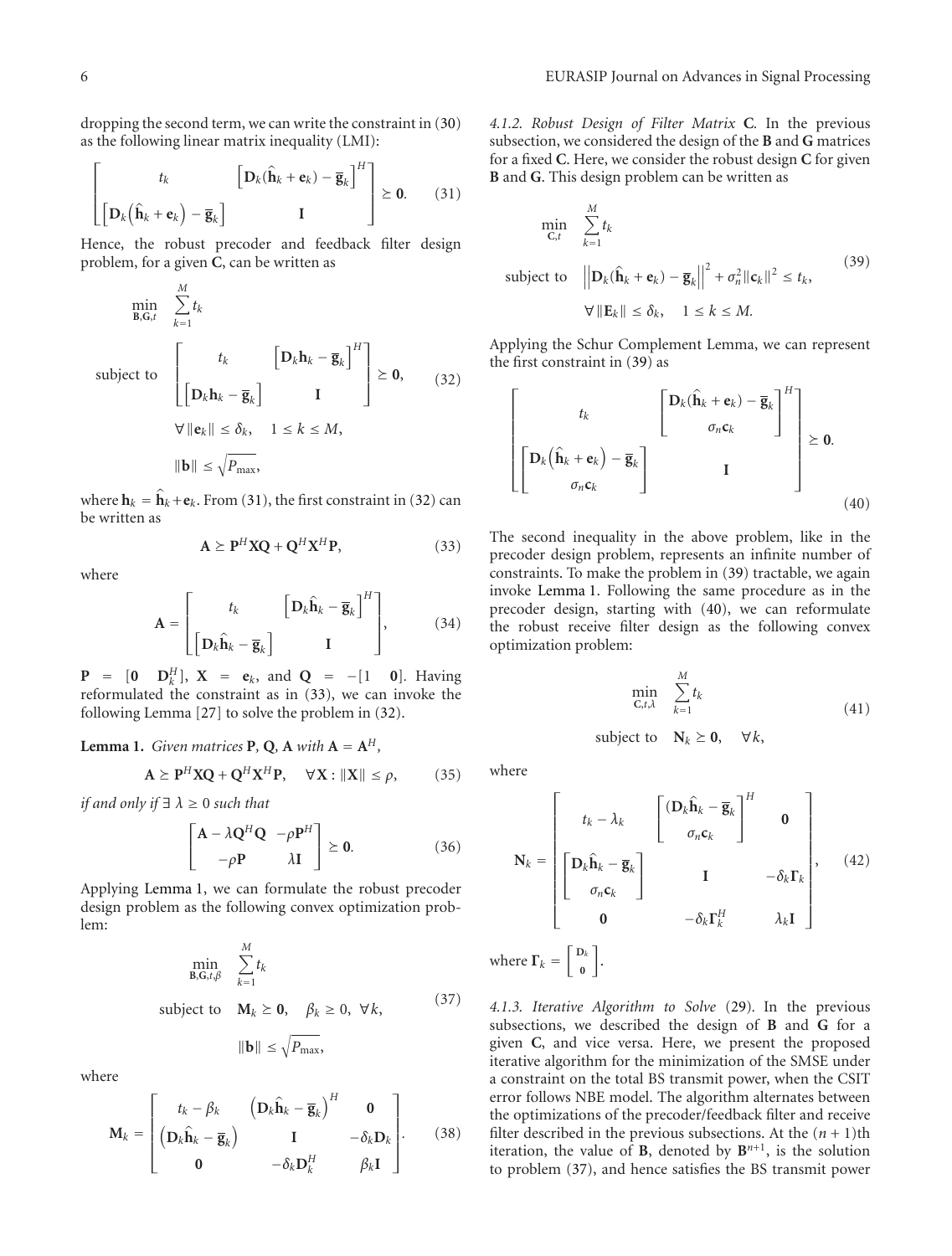constraint. Having computed **B***<sup>n</sup>*+1, **C***n*+1 is the solution to the problem in (41). So  $J(\mathbf{B}^{n+1}, \mathbf{C}^{n+1}) \leq J(\mathbf{B}^{n+1}, \mathbf{C}^n) \leq J(\mathbf{B}^n, \mathbf{C}^n)$ , where

$$
J(\mathbf{B}, \mathbf{C}) = \max_{\|\mathbf{E}_k\| < \delta_k, \forall k} \{ \text{smse}(\mathbf{B}, \mathbf{C}, \mathbf{G}, \mathbf{E}) \}. \tag{43}
$$

The monotonically decreasing nature of  $J(\mathbf{B}^n, \mathbf{C}^n)$ , together with the fact that  $J(\mathbf{B}^n, \mathbf{C}^n)$  is lower-bounded, implies that the proposed algorithm converges to a limit as  $n \to \infty$ . The iteration is terminated when the norm of the difference in the results of consecutive iterations are below a threshold or when the maximum number of iterations is reached. This algorithm is not guaranteed to converge to the global minimum.

*4.1.4. Transceiver Design with Per-Antenna Power Constraints.* As each antenna at the BS usually has its own amplifier, it is important to consider transceiver design with constraints on power transmitted from each antenna. A precoder design for multiuser MISO downlink with per-antenna power constraint with perfect CSIT was considered in [28]. Here, we incorporate per-antenna power constraint in the proposed robust transceiver design. For this, only the precoder matrix design (37) has to be modified by including the constraints on power transmitted from each antenna as given below:

$$
\min_{\mathbf{b}} \quad \sum_{k=1}^{M} t_k
$$
\nsubject to  $\mathbf{M}_k \geq \mathbf{0} \quad \forall k,$   
\n
$$
||\phi_k \mathbf{B}||^2 \leq P_k, \quad 1 \leq k \leq M,
$$
\n(44)

where  $\phi_k = [\mathbf{0}_{1 \times k-1} \quad 1 \quad \mathbf{0}_{1 \times N_t-k}]$ . The receive filter can be computed using (41).

*4.2. Robust MSE-Constrained Transceiver Design.* Transceiver designs that satisfy QoS constraints are of interest. Such designs in the context of multiuser MISO downlink with perfect CSI have been reported in literature [29–31]. Robust linear precoder designs for MISO downlink with SINR constraints are described in [32]. Here, we address the problem of robust THP transceiver design for multiuser MIMO with MSE constraints in the presence of CSI imperfections. THP designs are of interest because of their better performance compared to the linear designs.

When the CSIT is perfect, the transceiver design under MSE constraints can be written as

$$
\min_{\mathbf{B},\mathbf{G},\mathbf{C}} \text{tr}\left(\mathbf{B}\mathbf{B}^{H}\right)
$$
\n
$$
\text{subject to} \quad \epsilon_{k} \leq \eta_{k}, \ 1 \leq k \leq M,\tag{45}
$$

where  $\eta_k$  is the maximum allowed MSE at *k*th user terminal. This problem can be written as the following optimization problem:

$$
\min_{\mathbf{B},\mathbf{G},\mathbf{C},r} \quad r
$$
\n
$$
\text{subject to} \quad \left| |\mathbf{D}_k \mathbf{h}_k - \overline{\mathbf{g}}_k| \right|^2 + \sigma_n^2 ||\mathbf{c}_k||^2 \le \eta_k, \quad 1 \le k \le M,
$$
\n
$$
||\mathbf{b}||^2 \le r,
$$
\n
$$
(46)
$$

where *r* is a slack variable. With the NBE model of imperfect CSI, the robust transceiver design with MSE constraints can be written as

$$
\min_{\mathbf{b}, \mathbf{g}, \mathbf{c}, r} \quad r
$$
\n
$$
\text{subject to} \quad \left\| \mathbf{D}_k \mathbf{h}_k - \overline{\mathbf{g}}_k \right\|^2 + \sigma_n^2 \|\mathbf{c}_k\|^2 \le \eta_k,
$$
\n
$$
\forall \mathbf{h}_k \in \mathcal{R}_k, \ 1 \le k \le M,
$$
\n
$$
\|\mathbf{b}\|^2 \le r.
$$
\n(47)

In the above problem, the true channel, unknown to the transmitter, may lie anywhere in the uncertainty region. The transceiver should be so designed that the constraints are met for all members of the uncertainty set, R*k*. This again, in the present form, is a semiinfinite optimization problem. In the following, we present a transformation that makes the problem in (47) tractable.

The optimization problem in (47) is not jointly convex in **b**, **g**, and **c**. But, for fixed **c**, it is convex in **b** and **g**, and vice versa. So, in order to solve this problem, we propose an alternating optimization algorithm, wherein each iteration solves two subproblems. For the case of single antenna users (i.e., MISO), a solution based on nonalternating approach is presented in [19]. The first subproblem in the proposed alternating optimization algorithm is given below, which involves the optimization over {**b**, **g**} for fixed **c**:

$$
\min_{\mathbf{b}, \mathbf{g}, r} r
$$
\n
$$
\text{subject to} \quad \left\| \mathbf{D}_k \mathbf{h}_k - \overline{\mathbf{g}}_k \right\|^2 + \sigma_n^2 \| \mathbf{c}_k \|^2 \le \eta_k,
$$
\n
$$
\forall \mathbf{h}_k \in \mathcal{R}_k, 1 \le k \le M,
$$
\n
$$
\left\| \mathbf{b} \right\|^2 \le r.
$$
\n(48)

The second subproblem involves optimization over {**c**} for fixed {**b**, **g**}, as given below

$$
\min_{\mathbf{c}, s_1, \dots, s_M} s_k
$$
\n
$$
\text{subject to} \quad \left\| \mathbf{D}_k \mathbf{h}_k - \overline{\mathbf{g}}_k \right\|^2 + \sigma_n^2 \|\mathbf{c}_k\|^2 \le s_k, \tag{49}
$$
\n
$$
\forall \mathbf{h}_k \in \mathcal{R}_k, \quad 1 \le k \le M,
$$

where *s*<sub>1</sub>, ..., *s*<sub>*M*</sub> are slack variables. The first subproblem can be expressed as a semidefinite program (SDP), which is a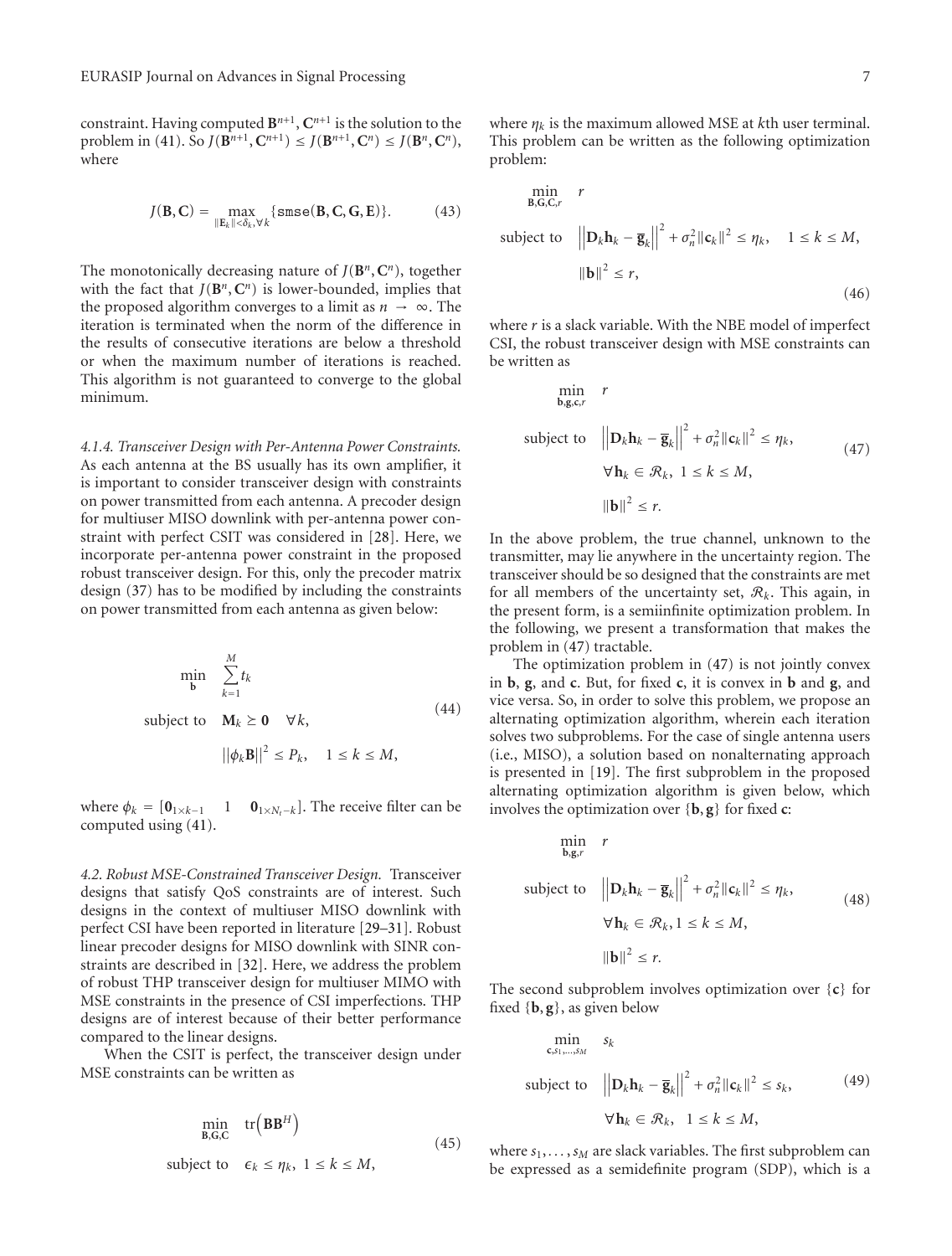convex optimization problem that can be solved efficiently [23]. Towards this end, we reformulate the problem in (48) as the following SDP:

$$
\begin{aligned}\n\min_{\mathbf{b}, \mathbf{g}, r} & r \\
\text{subject to} & \begin{bmatrix} \eta_k & \begin{bmatrix} \mathbf{D}_k(\hat{\mathbf{h}}_k + \mathbf{e}_k) - \overline{\mathbf{g}}_k \end{bmatrix}^H \\ \begin{bmatrix} \mathbf{D}_k(\hat{\mathbf{h}}_k + \mathbf{e}_k) - \overline{\mathbf{g}}_k \\ \sigma_n \mathbf{c}_k \end{bmatrix} & \mathbf{I} \end{aligned}\n\end{aligned}
$$
\n
$$
\forall \|\mathbf{e}_k\| \leq \delta_k, \quad 1 \leq k \leq M,
$$
\n
$$
\|\mathbf{b}\| < r,
$$
\n(50)

where *r* is a slack variable. In the reformulation given above, we have transformed the first constraint in (48) into an LMI using the Schur Complement Lemma [26].

We can show that the LMI in (50) is equivalent to

$$
\mathbf{A} \succeq \mathbf{P}^H \mathbf{X} \mathbf{Q} + \mathbf{Q}^H \mathbf{X}^H \mathbf{P},
$$
 (51)

where

$$
\mathbf{A} = \begin{bmatrix} \eta_k & \begin{bmatrix} \mathbf{D}_k \hat{\mathbf{h}}_k - \overline{\mathbf{g}}_k \\ \sigma_n \mathbf{c}_k \end{bmatrix}^H \\ \begin{bmatrix} \mathbf{D}_k \hat{\mathbf{h}}_k - \overline{\mathbf{g}}_k \\ \sigma_n \mathbf{c}_k \end{bmatrix} & \mathbf{I} \end{bmatrix}, \qquad (52)
$$

**P** =  $[0 \quad \Gamma_k^H]$ , **X** = **e**<sub>*k*</sub>, **Q** = −[1 **0**], and  $\Gamma_k$  =  $\bigcap_{k}$ **0** . Application of Lemma 1 to (51) and (50), as in Section 4.1, leads to the following SDP formulation of the first subproblem:

$$
\begin{aligned}\n\min_{\mathbf{B},\mathbf{G},r,\beta} & r \\
\text{subject to} & \begin{bmatrix}\n\eta_k - \beta_k & \begin{bmatrix}\n(\mathbf{D}_k \hat{\mathbf{h}}_k - \overline{\mathbf{g}}_k\n\end{bmatrix}^H & \mathbf{0} \\
\mathbf{D}_k \hat{\mathbf{h}}_k - \overline{\mathbf{g}}_k\n\end{bmatrix} & \mathbf{I} & -\delta_k \mathbf{\Gamma}_k\n\end{bmatrix} \geq 0, \\
\beta_k \geq 0, \quad \forall k, \\
\beta_k \geq 0, \quad \forall k, \\
\|\mathbf{b}\| \leq r.\n\end{aligned}
$$
\n(53)

Following a similar approach, it is easy to see that the second subproblem can be formulated as the following convex optimization program:

$$
\min_{\mathbf{c}, s, \mu} s_k
$$
\nsubject to\n
$$
\begin{bmatrix}\ns_k - \mu_k & \begin{bmatrix}\n(\mathbf{D}_k \hat{\mathbf{h}}_k - \overline{\mathbf{g}}_k\n\end{bmatrix}^H & \mathbf{0} \\
\begin{bmatrix}\n\mathbf{D}_k \hat{\mathbf{h}}_k - \overline{\mathbf{g}}_k\n\end{bmatrix} & \mathbf{I} & -\delta_k \mathbf{\Gamma}_k\n\end{bmatrix} \geq 0,
$$
\n
$$
\mu_k \geq 0, \quad \forall k.
$$
\n(54)

The proposed robust MSE-constrained transceiver design algorithm alternates over both subproblems. In the next subsection, we show that this algorithm converges to a limit.

4.2.1. Convergence. At the  $(n + 1)$ th iteration, we compute  **and**  $**g**<sup>n+1</sup>$  **by solving the first subproblem with fixed**  $**c**<sup>n</sup>$ **.** We assume that this subproblem is feasible, otherwise the iteration terminates. The solution of this subproblem results in  $\mathbf{b}^{n+1}$  and  $\mathbf{g}^{n+1}$  such that  $f_k(\mathbf{b}^{n+1}, \mathbf{g}_k^{n+1}, \mathbf{c}_k^n) \leq \eta_k$ ,  $1 \leq k \leq$ *M*, where

$$
f_k = \max_{\mathbf{h}_k : \mathbf{h}_k \in \mathcal{R}_k} \ \epsilon_k. \tag{55}
$$

Also, the transmit power  $P_T^{n+1} = ||\mathbf{b}^{n+1}||^2 \le ||\mathbf{b}^n||^2$ . Solving the second subproblem in the  $n+1$ th iteration, we obtain  $c^{n+1}$ such that

$$
f_k\left(\mathbf{b}^{n+1},\mathbf{g}_k^{n+1},\mathbf{c}_k^{n+1}\right) \leq f_k\left(\mathbf{b}^{n+1},\mathbf{g}_k^{n+1},\mathbf{c}_k^n\right). \tag{56}
$$

Since the transmit power  $P_T$  is lower-bounded and monotonically decreasing, we conclude that the sequence  $\{P_T^n\}$ converges to a limit as the iteration proceeds.

*4.3. Robust MSE-Balancing Transceiver Design.* We next consider the problem of MSE-balancing under a constraint on the total BS transmit power in the presence of CSI imperfections. When the CSI is known perfectly, the problem of MSE-balancing can be written as

$$
\min_{\mathbf{B},\mathbf{G},\mathbf{C}} \max_{k} \epsilon_{k}
$$
\n
$$
\text{subject to} \quad \text{tr}\left(\mathbf{B}\mathbf{B}^{H}\right) \le P_{\text{max}}.\tag{57}
$$

This problem is related to the SINR-balancing problem due to the inverse relationship that exists between the MSE and SINR. The MSE-balancing problem in the context of MISO downlink with perfect CSI has been addressed in [30, 33]. Here, we consider the MSE-balancing problem in a multiuser MIMO downlink with THP in the presence of CSI errors. When the CSI is imperfect with NBE model, this problem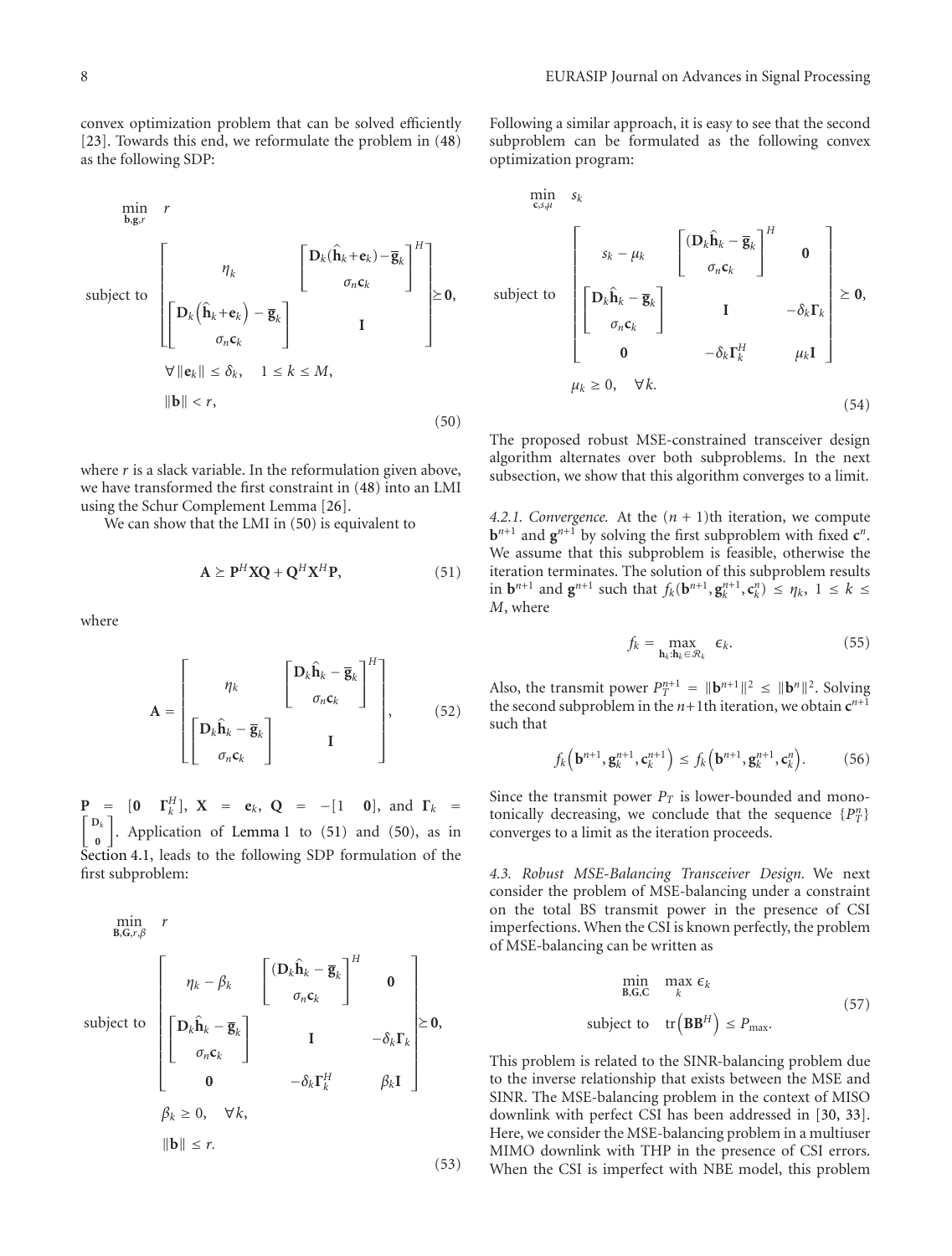can be written as the following convex optimization problem with infinite constraints:

$$
\begin{aligned}\n\min_{\mathbf{b},\mathbf{g},\mathbf{c},r} & r \\
\text{subject to} & \left\| \begin{bmatrix} \mathbf{D}_k \mathbf{h}_k - \overline{\mathbf{g}}_k \\ \sigma_n \mathbf{c}_k \end{bmatrix} \right\|^2 \le r, \quad \forall \mathbf{h}_k \in \mathcal{R}_k, \\
1 \le k \le M, \\
\|\mathbf{b}\| < \sqrt{P_{\text{max}}}.\n\end{aligned} \tag{58}
$$

An iterative algorithm, as in Section 4.2, which involves the solution of two subproblems in each iteration can be adopted to solve the above problem. Transforming the first constraint into an LMI by Schur Complement Lemma, and then applying Lemma 1, we can see that the first subproblem which involves optimization over **b** and **g**, for fixed **c**, is equivalent to the following convex optimization problem:

$$
\begin{aligned}\n\min_{\mathbf{b},\mathbf{g},r,\mu} & r \\
\text{subject to} & \begin{bmatrix} r - \mu_k \\ \mathbf{D}_k \hat{\mathbf{h}}_k - \overline{\mathbf{g}}_k \\ \sigma_n \mathbf{c}_k \end{bmatrix}^H & \mathbf{0} \\
\begin{bmatrix} \mathbf{D}_k \hat{\mathbf{h}}_k - \overline{\mathbf{g}}_k \\ \sigma_n \mathbf{c}_k \end{bmatrix} & \mathbf{I} & -\delta_k \mathbf{\Gamma}_k \end{aligned} \ge \mathbf{0},
$$
\n
$$
1 \le k \le M,
$$
\n
$$
||\mathbf{b}|| < \sqrt{P_{\text{max}}}.\n\tag{59}
$$

The second subproblem which involves optimization over **c**, for fixed **b** and **g** can be reformulated as in (49). By similar arguments as in the MSE-constrained problem, we can see that this iterative algorithm converges to a limit.

#### **5. Simulation Results**

In this section, we present the performance of the proposed robust THP transceiver algorithms, evaluated through simulations. We compare the performance of the proposed robust designs with those of the nonrobust transceiver designs as well as robust linear transceiver designs reported in the recent literature. The channel is assumed to undergo flat Rayleigh fading, that is, the elements of the channel matrices  $H_k$ ,  $1 \leq$  $k \leq M$ , are assumed to be independent and identically distributed (i.i.d) complex Gaussian with zero mean and unit variance. The noise variables at each antenna of each user terminal are assumed to be zero-mean complex Gaussian. In all the simulations, all relevant matrices are initialized as unity matrices. The convergence threshold is set as 10<sup>−</sup>3.

First, we consider the performance of the robust transceiver design presented in Section 3 for the stochastic CSIT error model. We consider a system with the BS transmitting  $L = 2$  data streams each to  $M = 3$  users.



FIGURE 2: SMSE versus BS transmit power  $(P_T = ||\mathbf{B}||_F^2)$  performance of the proposed robust design in Section 3 for the SE model.  $N_t = 8, 6, M = 3, N_{r_1} = N_{r_2} = N_{r_3} = 2, L_1 = L_2 = L_3 = 2, \sigma_n^2 = 1,$ and  $\sigma_E^2 = 0.1$ . Proposed robust design in Section 3 outperforms the nonrobust design in [10].

In Figure 2, we present the simulated SMSE performances of the proposed robust design and those of the nonrobust design proposed in [10] for different numbers of transmit antennas at the BS and receive antennas at the user terminals. Specifically, we consider three configurations: (i)  $N_t = 6$ ,  $N_r = 2$ , (ii)  $N_t = 8$ ,  $N_r = 2$ , and (iii)  $N_t = 8$ ,  $N_r = 3$ . We use  $\sigma_E^2 = 0.1$  in all the three configurations. From Figure 2, it can be observed that, in all the three configurations, the proposed robust design clearly outperforms the nonrobust design in [10]. Comparing the results for  $N_t = 6$  and  $N_t = 8$ , we find that the difference between the nonrobust design and the proposed robust design decreases when more transmit antennas are provided. A similar effect is observed for increase in number of receive antennas for fixed number of transmit antennas. It is also found that the difference between the performance of these algorithms increases as the SNR increases. This is observable in (17), where the second term shows the effect of the CSIT error variance amplified by the transmit power. In Figure 3, we illustrate the SMSE performance as a function of different channel estimation error variances,  $\sigma_E^2$ , for similar system parameter settings as in Figure 2. In Figure 3 also, we observe that the proposed robust design performs better than the nonrobust design in the presence of CSIT error; the larger the estimation errorvariance, the higher the performance improvement due to robustification in the proposed algorithm.

Next, we present the performance of the robust transceiver designs proposed in Section 4 for the normbound model of CSIT error. Figure 4 shows the SMSE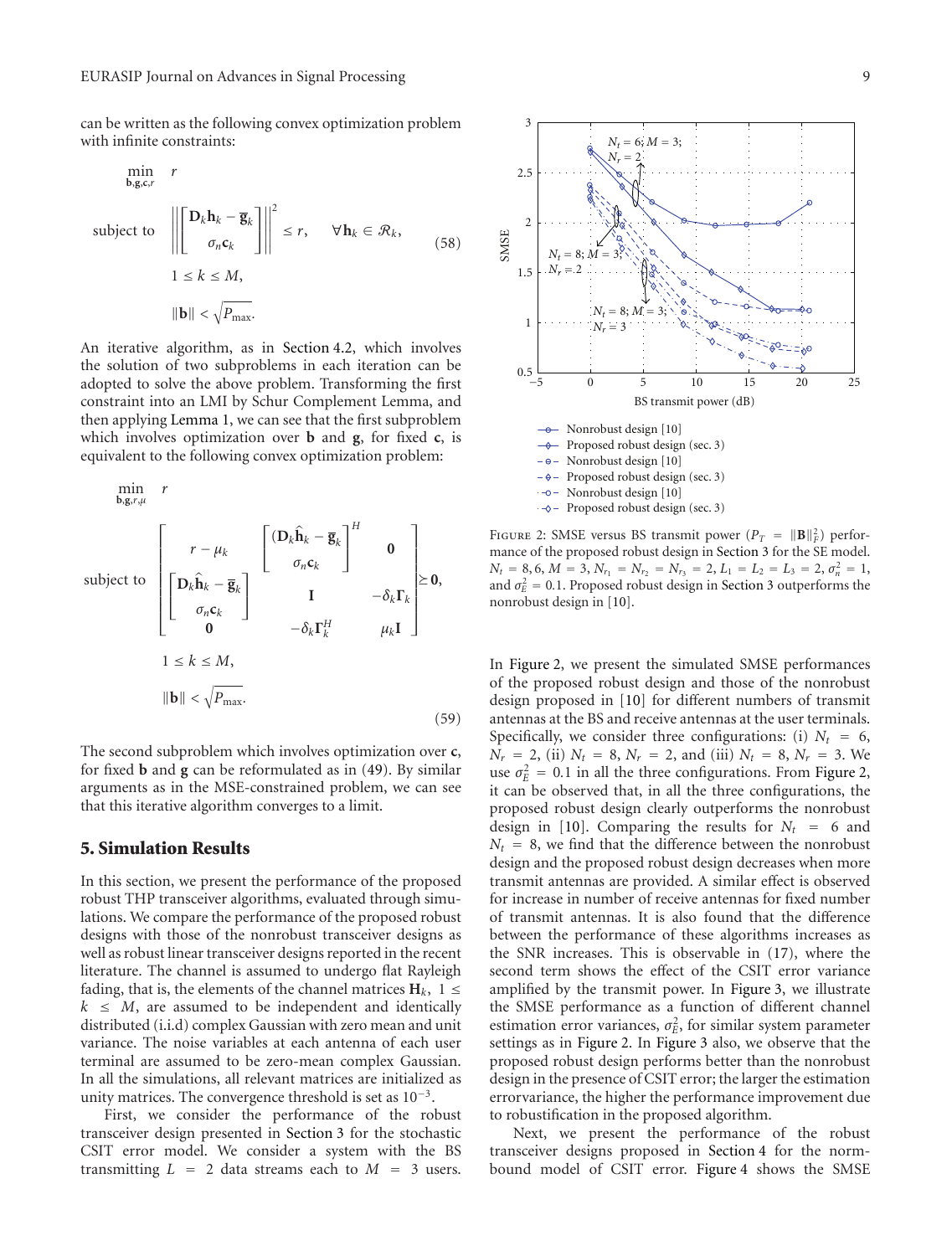

FIGURE 3: SMSE versus CSIT error variance  $(\sigma_E^2)$  performance of the proposed robust design in Section 3 for the SE model.  $N_t = 6, 8$ ,  $M = 3$ ,  $N_{r_1} = N_{r_2} = N_{r_3} = 2$ ,  $L_1 = L_2 = L_3 = 2$ ,  $P_{\text{max}} = 15$  dB,  $\sigma_n^2 =$ 1. Larger the value of  $\sigma_{\rm E}^2$ , higher is the performance improvement due to the proposed design in Section 3 compared to the nonrobust design in [10].

performance of the proposed design in Section 4.1 as a function of the CSIT uncertainty size, *δ*, for the following system settings:  $N_t = 6, 4, M = 2, N_{r_1} = N_{r_2} = N_{r_3} = 2$ ,  $L_1 = L_2 = L_3 = 2, \delta_1 = \delta_2 = \delta, P_{\text{max}} = 15 \text{ dB},$ and  $\sigma_n^2$  = 0.1. It is seen that the proposed design in Section 4.1 is able to provide improved performance compared to the nonrobust transceiver design in [10], and this improvement gets increasingly better for increasing values of the CSIT uncertainty size, *δ*. In Figure 5, we illustrate the performance of the robust MSE-constrained design proposed in Section 4.2 for the following set of system parameters:  $N_t = 4, 6, M = 2, N_{r_1} = N_{r_2} = 2, L_1 = L_2 = 2,$ and  $\delta_1 = \delta_2 = \delta = 0.05, 0.1$ . We plot the total BS transmit power,  $P_T = ||\mathbf{B}||_F^2$ , required to achieve a certain maximum allowed MSE at the user terminals,  $\eta_1 = \eta_2 = \eta$ . As expected, as the maximum allowed MSE is increased, the required total BS transmit power decreases. For comparison purposes, we have also shown the plots for the robust *linear* transceiver design presented in [20] for the same NBE model. It can be seen that the proposed THP transceiver design needs lesser total BS transmit power than the robust linear transceiver in [20] for a given maximum allowed MSE. The improvement in performance over robust linear transceiver is more when the maximum allowed MSE is small.

Further, in Figure 6, we present the total BS transmit power required to meet MSE constraints at user terminals for different values of CSIT uncertainty size  $\delta_1 = \delta_2 = \delta$ , for  $N_t = 4$ ,  $M = 2$ ,  $N_{r_1} = N_{r_2} = 2$ ,  $L_1 = L_2 = 2$ , and maximum allowed MSEs  $\eta_1 = \eta_2 = \eta = 0.1, 0.2, 0.3$ . As can be seen from Figure 6, the proposed robust THP transceiver design in Section 4.2 meets the desired MSE constraints



Figure 4: SMSE versus CSIT uncertainty size (*δ*) performance of the proposed robust design in Section 4.1 for the NBE model.  $N_t$  =  $6, 4, M = 2, N_{r_1} = N_{r_2} = N_{r_3} = 2, L_1 = L_2 = L_3 = 2, \delta_1 = \delta_2 = \delta$ ,  $P_{\text{max}}$  = 15 dB,  $\sigma_n^2$  = 0.1. Proposed robust design in Section 4.1 performs better than the design in [10].



FIGURE 5: Total BS transmit power  $(P_T = ||\mathbf{B}||_F^2)$  required as a function of maximum allowed MSE at the user terminals ( $\eta_1$  =  $\eta_2 = \eta$ ) in the proposed robust design in Section 4.2 for the NBE model.  $N_t = 4, 6, M = 2, N_{r_1} = N_{r_2} = 2, L_1 = L_2 = 2, \text{CSIT}$ uncertainty range  $\delta_1 = \delta_2 = \delta = 0.05, 0.1$ . Proposed robust THP transceiver design in Section 4.2 requires lesser BS transmit power to meet the MSE constraints at the user terminals than the robust linear transceiver design in [20].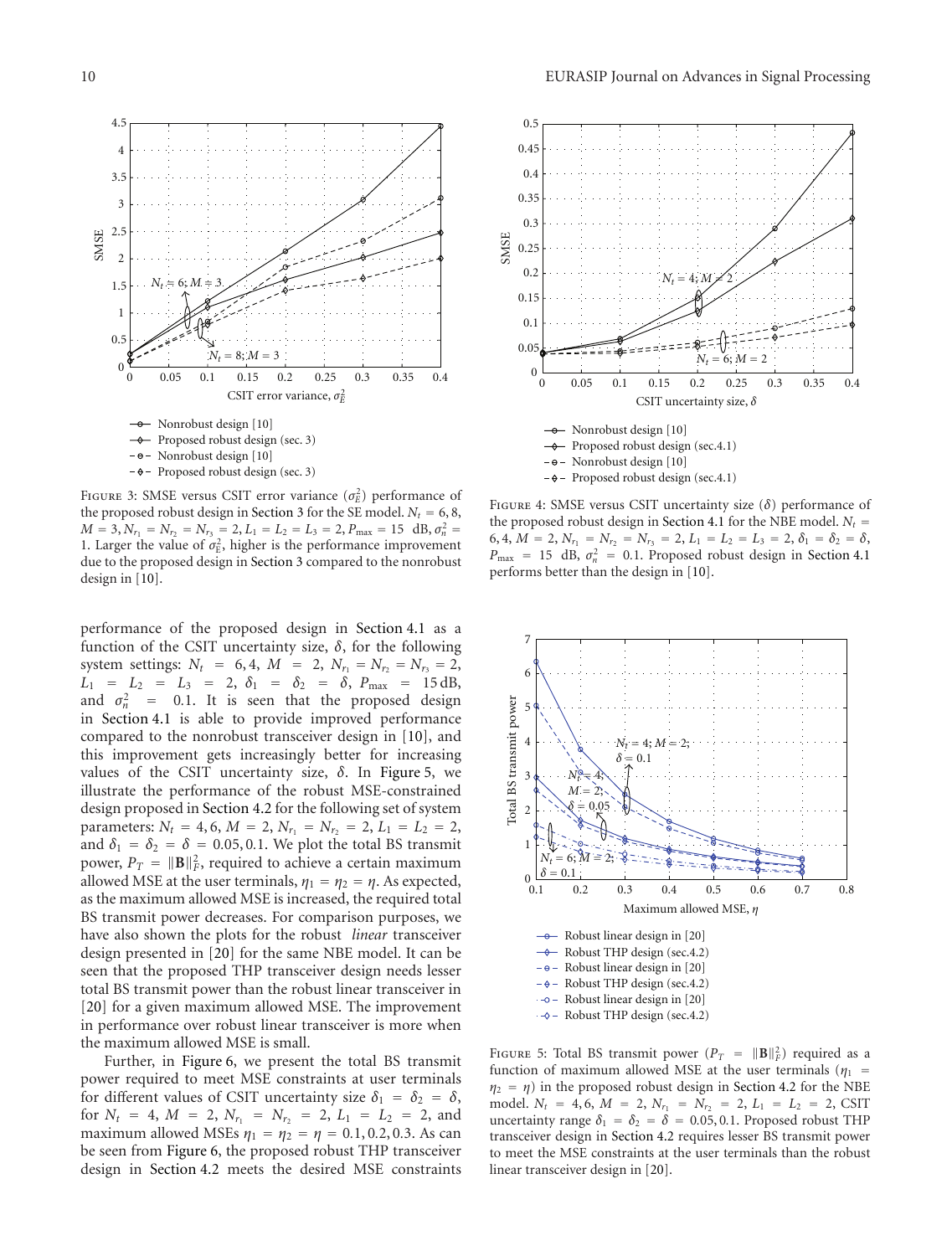

FIGURE 6: Total BS transmit power  $(P_T = ||\mathbf{B}||_F^2)$  required as a function of CSIT uncertainty size, *δ*, to meet MSE constraints in the proposed robust design in Section 4.2 for the NBE model.  $N_t = 4$ ,  $M = 2$ ,  $N_{r_1} = N_{r_2} = 2$ ,  $L_1 = L_2 = 2$ , maximum allowed MSEs *η*<sub>1</sub> = *η*<sub>2</sub> = *η* = 0*.*1*,* 0*.*2*,* 0*.*3*,* and  $δ$ <sub>1</sub> =  $δ$ <sub>2</sub> =  $δ$ *.* Proposed robust THP transceiver design requires lesser BS transmit power than the robust linear transceiver design in [20].



Proposed robust THP design (sec. 4.2) ; *<sup>η</sup> <sup>=</sup>* 0.08

Figure 7: Fraction of infeasible channel realizations for different values of CSIT uncertainty size  $\delta_1 = \delta_2 = \delta$  in the proposed robust design in Section 4.2 for the NBE model.  $N_t = 4$ ,  $M = 2$ ,  $N_{r_1} =$  $N_{r_2} = 2$ ,  $L_1 = L_2 = 2$ , and  $\eta_1 = \eta_2 = \eta = 0.05, 0.08$ . Proposed robust THP transceiver design in Section 4.2 has lesser infeasible channel realizations than the robust linear design in [20].



Figure 8: Convergence behavior of the proposed robust THP transceiver design in Section 4.2. CSIT uncertainty size  $\delta_1 = \delta_2$  $\delta$  = 0.1.  $N_t$  = 4,  $M$  = 2,  $N_{r_1}$  =  $N_{r_2}$  = 2,  $L_1$  =  $L_2$  = 2, and  $\eta_1 = \eta_2 = \eta = 0.1, 0.3.$ 

with much less BS transmit power compared to the robust linear transceiver in [20]. We note that infeasibility of robust transceiver design for certain realizations of channels is an issue in robust designs with MSE constraints. In Figure 7, we show the performance of the proposed THP transceiver design in Section 4.2, in terms of the fraction of channel realizations for which the design is infeasible for  $N_t = 4$ , *M* = 2,  $N_{r_1}$  =  $N_{r_2}$  = 2, and different values of *δ* and *η*. It is seen that that the fraction of infeasible channel realizations in case of the proposed THP transceiver is much less compared to that in case of the linear transceiver in [20]. For example, for CSIT uncertainty size  $\delta_1 = \delta_2 = \delta = 0.08$  and user MSE  $\eta_1 = \eta_2 = \eta = 0.05$ , the linear transceiver design fails to produce a feasible solution in about 44% cases, whereas the proposed THP transceiver design fails only in about 24% cases. In Figure 8, we show the convergence behavior of the proposed design. The number of iterations to converge depends on the MSE constraints. Stricter MSE constraints lead to larger number of iterations to converge. For example, when the MSE constraint is  $\eta = 0.3$ , the algorithm converges in around 6 iterations. Whereas, for  $\eta = 0.1$ , it takes around 12 iterations to converge.

Finally, in Figure 9, we present the performance of the proposed robust MSE-balancing transceiver design in Section 4.3 for  $N_t = 4$ ,  $M = 2$ ,  $N_{r_1} = N_{r_2} = 2$ ,  $L_1 = L_2 = 2$ ,  $δ<sub>1</sub> = δ<sub>2</sub> = δ = 0.02, 0.1, 0.15$ . The min-max MSE plots as a function of total BS transmit power constraint are shown. The corresponding plots for the robust linear transceiver in [20] are also shown. The results in Figure 9 show that, for the same BS transmit power constraint, the proposed robust design in Section 4.3 achieves lower min-max MSE compared to the robust linear transceiver design in [20].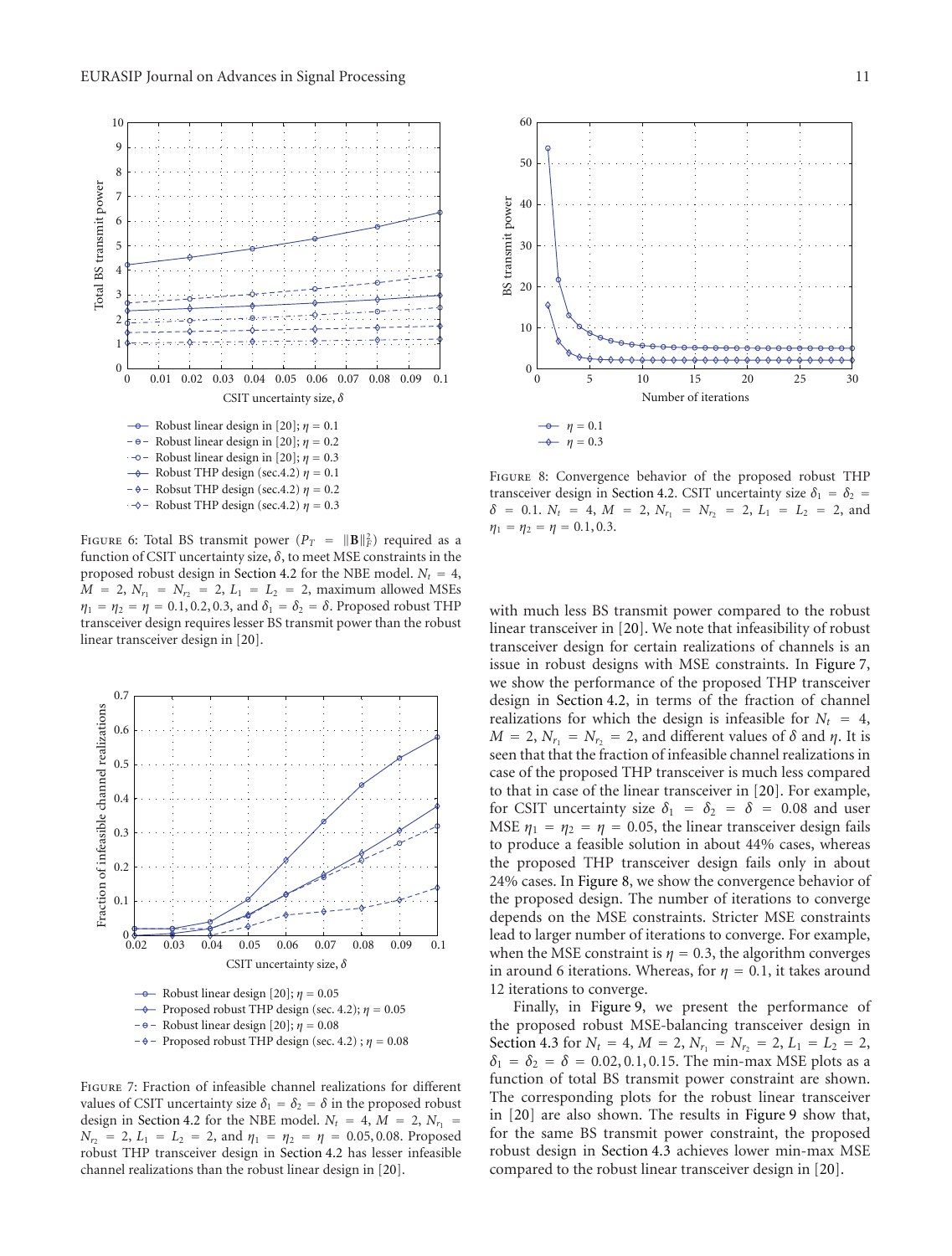

FIGURE 9: Min-max MSE versus total BS transmit power limit,  $P_{\text{max}}$ , in the proposed robust design in Section 4.3 for the NBE model.  $N_t$  = 4,  $M$  = 2,  $N_{r_1}$  =  $N_{r_2}$  = 2,  $L_1$  =  $L_2$  = 2,  $\delta_1$  =  $\delta_2$  = *δ* = 0*.*02, 0*.*1, 0*.*15. Proposed robust THP transceiver design in Section 4.3 performs better than the robust linear design in [20].

#### **6. Conclusions**

We proposed robust THP transceiver designs that jointly optimize the THP precoder and receiver filters in multiuser *MIMO* downlink in the presence of *imperfect CSI at the transmitter*. We considered these transceiver designs under SE and NBE models for CSIT errors. For the SE model, we proposed a minimum SMSE transceiver design. For the NBE model, we proposed three robust designs, namely, minimum SMSE design, MSE-constrained design, and MSE-balancing design. We presented iterative algorithms to solve these robust design problems. The iterative algorithms involved solution of subproblems, which either have analytical solutions or can be formulated as convex optimization problems that can be solved efficiently. Through simulation results we illustrated the superior performance of the proposed robust designs compared to nonrobust designs as well as robust linear transceiver designs that have been reported recently in literature.

#### **Acknowlegments**

This work in part was presented in IEEE Wireless Communication and Networking Conference (WCNC'09), Budapest, Hungary, April 2009. This work was supported in part by the DRDO-IISc Program on Advanced Research in Mathematical Engineering.

#### **References**

- [1] D. Tse and P. Viswanath, *Fundamentals of Wireless Communication*, Cambridge University Press, Cambridge, UK, 2006.
- [2] H. Bolcskei, D. Gesbert, C. B. Papadias, and A.-J. van der Veen, *Space-Time Wireless Systems: From Array Processing to MIMO Communications*, Cambridge University Press, Cambridge, UK, 2006.
- [3] Q. H. Spencer, A. L. Swindlehurst, and M. Haardt, "Zeroforcing methods for downlink spatial multiplexing in multiuser MIMO channels," *IEEE Transactions on Signal Processing*, vol. 52, no. 2, pp. 461–471, 2004.
- [4] K. Kusume, M. Joham, W. Utschick, and G. Bauch, "Efficient Tomlinson-Harashima precoding for spatial multiplexing on flat MIMO channel," in *Proceedings of the IEEE International Conference on Communications (ICC '05)*, vol. 3, pp. 2021– 2025, May 2005.
- [5] R. Doostnejad, T. J. Lim, and E. Sousa, "Joint precoding and beamforming design for the downlink in a multiuser MIMO system," in *Proceedings of the IEEE International Conference on Wireless and Mobile Computing, Networking and Communications (WiMob '05)*, vol. 1, pp. 153–159, August 2005.
- [6] B. Bandemer, M. Haardt, and S. Visuri, "Linear MMSE multiuser MIMO downlink precoding for users with multiple antennas," in *Proceedings of the IEEE Personal, Indoor and Mobile Radio Communications Symposium (PIMRC '06)*, pp. 1–5, September 2006.
- [7] J. Zhang, Y. Wu, S. Zhou, and J. Wang, "Joint linear transmitter and receiver design for the downlink of multiuser MIMO systems," *IEEE Communications Letters*, vol. 9, no. 11, pp. 991– 993, 2005.
- [8] S. Shi, M. Schubert, and H. Boche, "Downlink MMSE transceiver optimization for multiuser MIMO systems: duality and sum-MSE minimization," *IEEE Transactions on Signal Processing*, vol. 55, no. 11, pp. 5436–5446, 2007.
- [9] A. Mezghani, M. Joham, R. Hunger, and W. Utschick, "Transceiver design for multiuser MIMO systems," in *Proceedings of the International Workshop on Smart Antennas (WSA '06)*, March 2006.
- [10] A. Mezghani, M. Joham, R. Hunger, and W. Utschick, "Iterative THP transceiver optimization for multiuser MIMO systems based on weighted sum-MSE minimization," in *Proceedings of the IEEE International Workshop on Signal Processing Advances in Wireless Communications (SPAWC '06)*, July 2006.
- [11] S. Shi, M. Schubert, and H. Boche, "Downlink MMSE transceiver optimization for multiuser MIMO systems: MMSE balancing," *IEEE Transactions on Signal Processing*, vol. 56, no. 8, pp. 3702–3712, 2008.
- [12] R. Doostnejad, T. J. Lim, and E. Sousa, "Precoding for the MIMO broadcast channels with multiple antennas at each receiver," in *Proceedings of the Conference on Information Sciences and Systems (CISS '05)*, John Hopkins University, March 2005.
- [13] N. Jindal, "MIMO broadcast channels with finite rate feedback," in *Proceedings of the IEEE Global Telecommunications Conference (GLOBECOM '05)*, November 2005.
- [14] R. Hunger, F. A. Dietrich, M. Joham, and W. Utschick, "Robust transmit zero-forcing filters," in *Proceedings of the ITG Workshop on Smart Antennas*, pp. 130–137, Munich, Germany, March 2004.